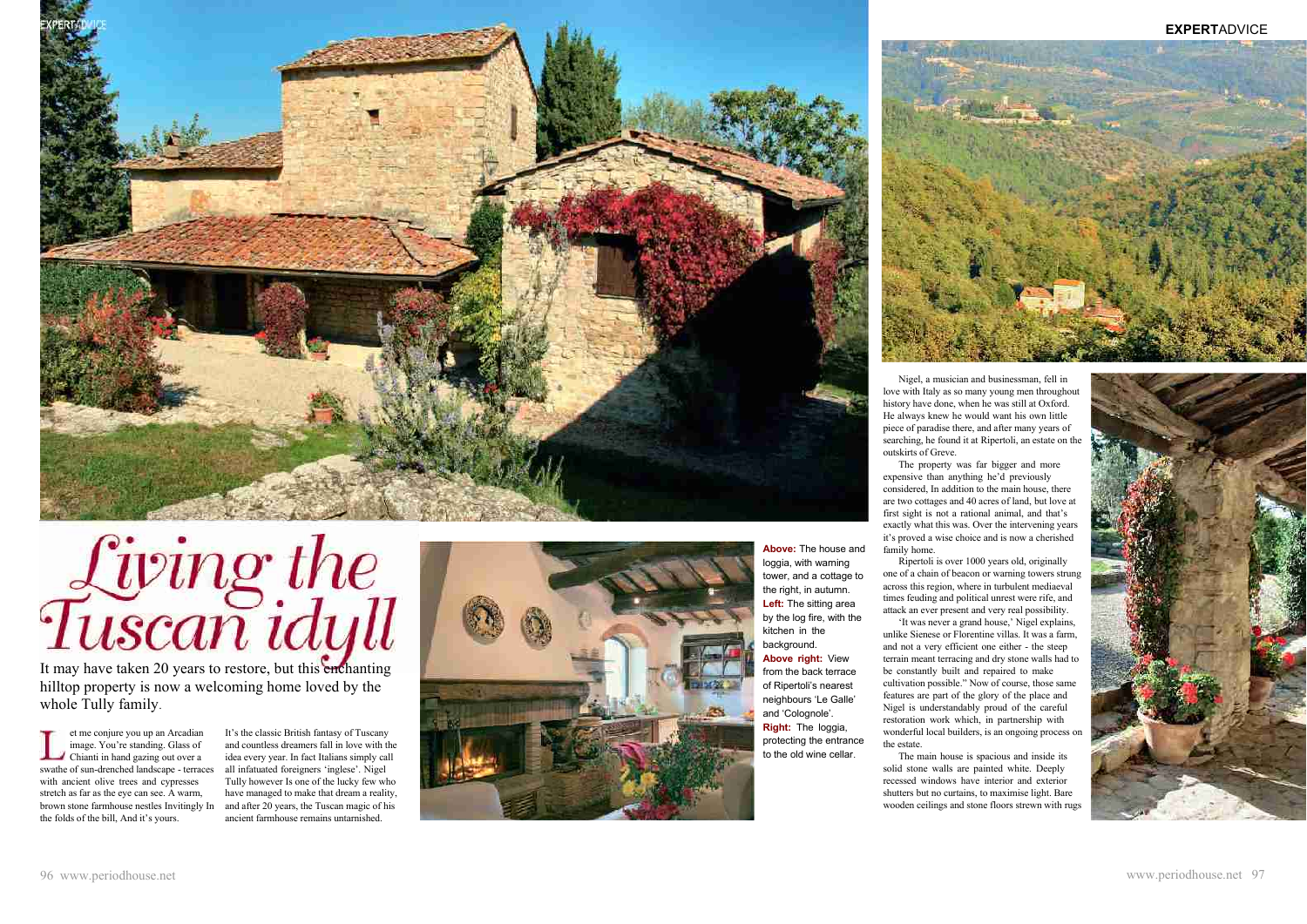keep things traditional, while in the huge open-plan living area, comfortable cushioned sofas grouped around the focus of a wood fire hint at cosy evenings in autumn - at an altitude of 500 metres, there's even the occasional frost.

At the other end of this space is the kitchen, with marble worktops and original stone sink, where marvellous aromatic meals using fresh local produce and Ripertoli's own olive oil ("It's the best in the world," declares Nigel) are prepared and served on distinctive Florentine pottery. These are enjoyed at a long table, or more often than not, outside on the terrace overlooking the valley. Here you sit at a beautiful marble table balanced on stone pillars, discovered in Vicenza.

In fact, much of life is lived outdoors during the long, hot summer days. There's a pool, of course, and 25 acres of woodland - chestnuts, oaks, Judas trees - to wander in. Deborah. Nigel's wife, is planning a wild flower meadow (not something the Tuscans can readily comprehend, as it won't be useful), and the couple has recently replanted 300 olive trees (now that, they do understand…). Handsome terracotta pots overflow with geraniums and roses and lavender and bay hedges are alive with the drowsy hum of bees.

But this is a house for all seasons, so throughout there's an easy compromise between authenticity and comfort. The wrought iron lamps are made locally but the armchairs are from Heal's; there are reclaimed terracotta floor tiles, but luxurious en suite bathrooms; rough-hewn roof timbers yet state-of-the-art low-voltage lighting tracks.

In a ground floor bedroom, an English artist who lives locally has painted delightful trompe-l'oeil drapes to frame a bedhead made from an old etching. On a side



table in the lovely airy salotto stands a model of the Duomo in Siena, and these little touches of individuality somehow mark the affection in which the house is held. Nigel knows that the Tuscans running the estate with him love the place much as he does; many of them have lived nearby all their lies and are fiercely protective of it.

The practicalities of 21st Century living, such as overhead cables and telephone wires may be necessary evils, but they make unwelcome additions to the spectacular landscape. The Tullys have made it a priority that as soon as they could afford it (and obtain the convoluted planning permissions), they should have the pylons dismantled and the cables buried. Now at last this is completed and the valley looks once again much as it must have done for hundreds of years. Even the ecologically-sound solar panels around the swimming pool are hidden behind hedges of ivy and jasmine - no compromises there.

A vital part of the couples sense of belonging at Rlpertoli is certainly due to the enthusiasm with which they enter into local life, working with and valuing craftspeople and artisans, speaking the language fluently and supporting the local shops and markets, but Nigel believes it's his music which has been the real key to unlocking the hearts of the local people.

"Italians love nothing better than a party," he says with a chuckle, and his rock band The Dark Blues' are such a hit locally that they were asked to open the festivities at the Greve- in-Chianti Festa del Vino!

# ESSENTIAL READING

you're thinking seriously about aking your dream come true, getting hold of a copy of "Buying a house in Italy" by Gordon Neale (published by Vacation Work É11.95) is a good place o start. Its full of advice about all spects of the process, from choosing the right region for you to registering ith a doctor



**Left:**The main bedroom with a beautiful trompe l'oeil. The plain contrast cotton quilt on the bed is from www.armoirelinen.com Te: 0870 850 5775. **Right:**A cottage bedroom, with locallymade wrought-iron bed frames. The two blue and white Toile de Jouy quilts are from Interior Affairs, Tel: 01243 389972 or visit

www.interioraffairs.co.uk



**Above left:** The salotto, or living room, with Heal's armchairs.

## **Above:**A

beautiful painted Florentine mirror and table in the salotto.